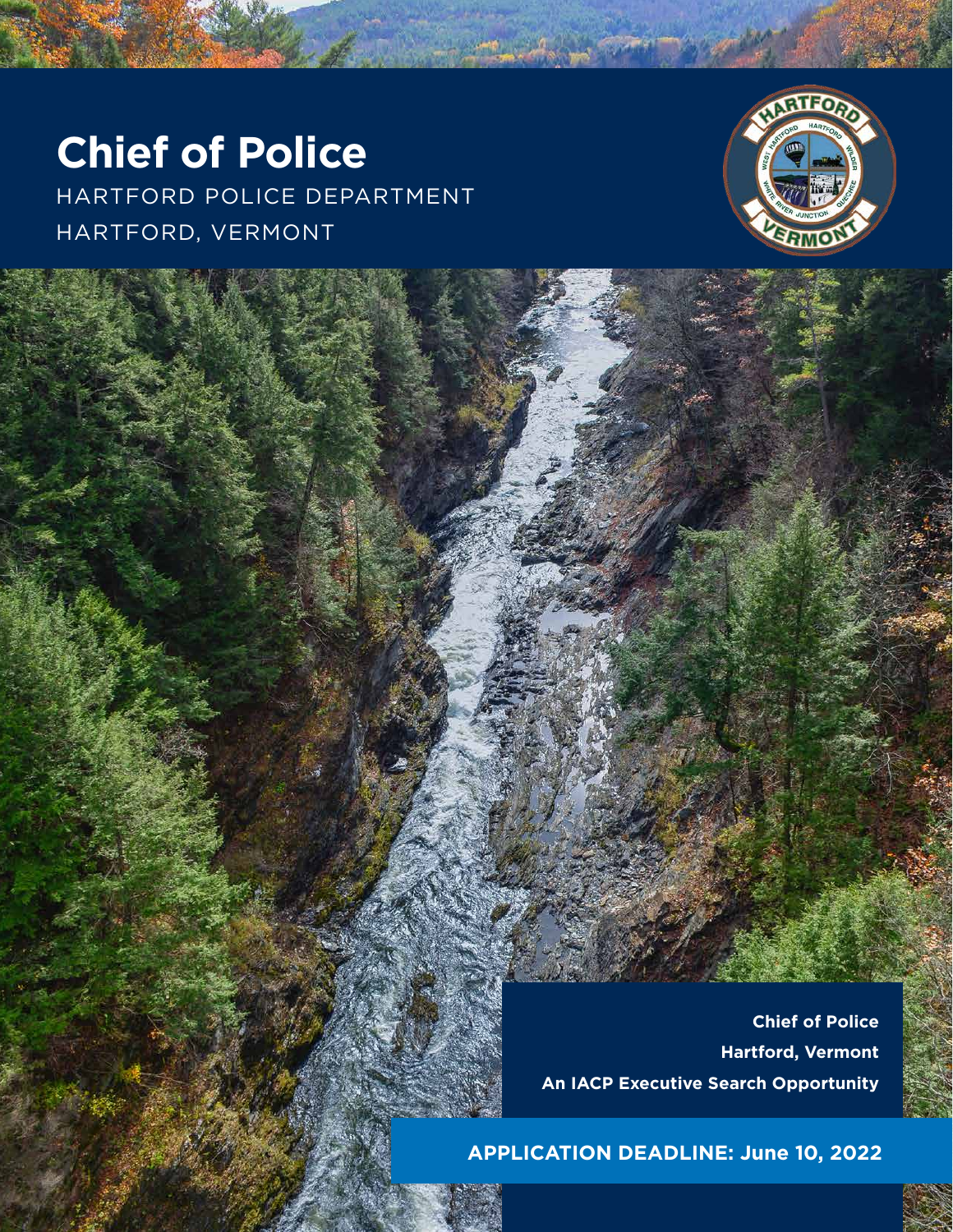#### The Town of Hartford, Vermont invites applications and nominations for a position of key importance to the Town.

## **THE TOWN OF HARTFORD**

Hartford Police Department, Vermont is seeking to hire a Chief of Police. Hartford is located at the confluence of the White and Connecticut Rivers and is also at the junction of Interstate Highways 89 and 91 and the junction of U.S. Highways 4 and 5 on the eastern side of Vermont. The town shares a boundary with New Hampshire and is part of the Upper Valley region of Vermont and New Hampshire. Hartford is approximately 46 square miles. Hartford is located about a two-hour drive northwest of Boston and a three-hour drive southeast of Montreal, Quebec. With a population of 10,000, Hartford serves as the center of a thirty-town region in east central Vermont.

Hartford is part of a thriving Upper Valley region. The quality of life, jobs, and a well-managed town with educational, recreational, and cultural resources are some of the assets that draw people and businesses to the town. What makes Hartford special is its rich history and ability to adapt to changing conditions over time. The town was established by charter in 1761 as an agricultural community with several settlement areas. Today, the Town is comprised of five villages (White River Junction, Wilder, Quechee, West Hartford, and Hartford Village) each with its unique character and identity, heritage, and a strong sense of place.

Hartford is the gateway to Vermont commerce and the Green Mountain State's many year-round recreation areas.

#### **Demographics1**

| 92.6% | White                                         | 0.2% | American<br>Indian<br>and Alaska<br><b>Native</b> |
|-------|-----------------------------------------------|------|---------------------------------------------------|
| 2.6%  | <b>Asian</b>                                  | 2.4% | <b>Hispanic</b><br>or Latino                      |
| 1.0%  | <b>Black or</b><br><b>African</b><br>American | 2.4% | Two or<br><b>More Races</b>                       |

The **median household income** in Hartford is **\$64,493**. The **median owner-occupied housing value** is **\$238,000**. **3.2%** of the population is **under 5 years old**, **17.3%** of the population is **under 18 years old**, and **25.6%** of the population is **over the age of 65**.

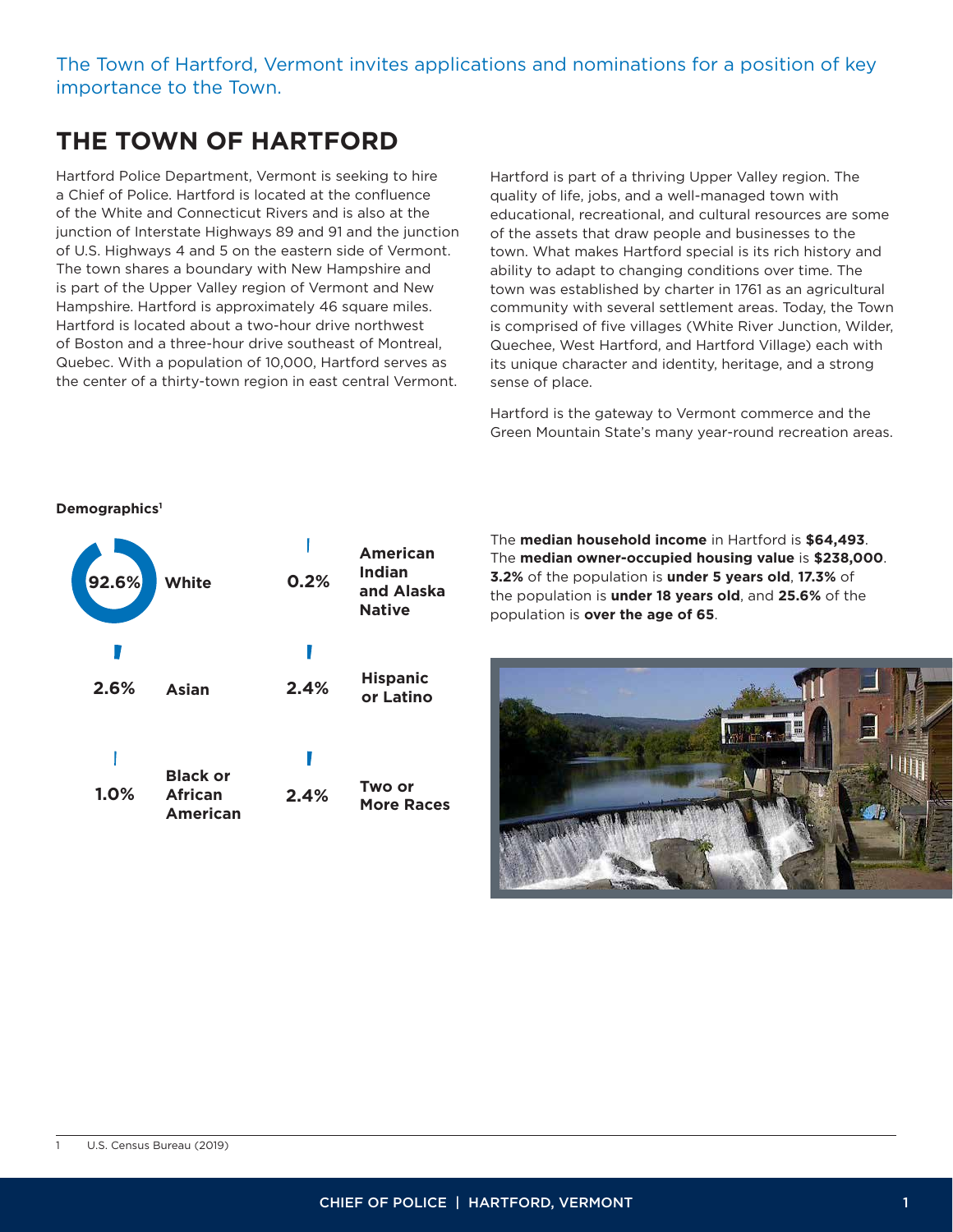## **TOWN GOVERNMENT HARTFORD POLICE**



# **DEPARTMENT**

The Hartford Police Department provides a full range of community-oriented police services for the Town of Hartford and area residents. Fully staffed, the Hartford Police Department has 37 employees: 23 sworn in the Patrol Division and the Criminal Investigations Division, and 14 civilian employees who staff Administrative Services and the Emergency Communications Center.

Hartford police officers operate under the Community Policing model, specifically the Pillars of 21st Century Policing, where the community is a partner with the police department and shares in the process to reduce crime, fear of crime, and the conditions that create both. This philosophy uses community partnerships along with problem-solving strategies to make the town a safe place to live, learn, work, and visit.

The Hartford Police Department provides a broad range of services including criminal investigations, animal hazards, drug disposal, fingerprinting, and property and evidence. The department includes a criminal investigations division, patrol division, crisis intervention team with a police social worker, K-9 patrol, bike patrol, and an emergency communications center which functions as a Primary Public Safety Answering Point (911-PSAP) dispatching police, fire, and EMS personnel for several communities in east central Vermont including Hartford. Administrative investigations are performed to screen prospective applicants and investigate allegations of officer misconduct.

Hartford Police Department staff are instrumental in the research and implementation of major agency initiatives, including planning and monitoring of the law enforcement accreditation process; records and budget management; and the recruitment, selection, and training of department personnel. The town and the Hartford Police Department are committed to maintaining and elevating internal staff morale and creating an environment for internal growth and success.



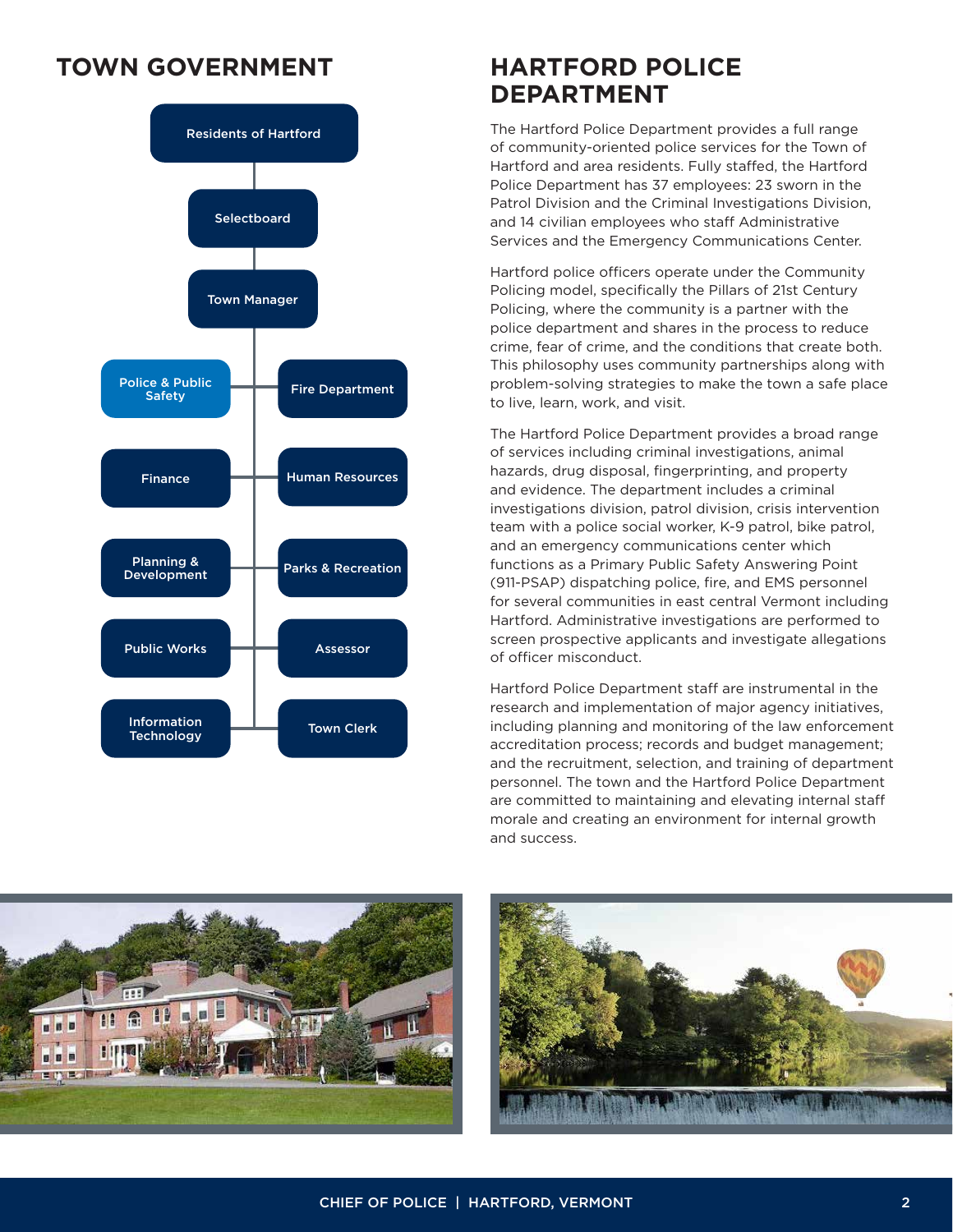#### **Accreditation**

The Hartford Police Department is currently undergoing the self-assessment phase of national accreditation through The Commission on Accreditation for Law Enforcement Agencies (CALEA) which has established standards designed to increase law enforcement capabilities, prevent and control crime, and deliver law enforcement services in an effective and efficient manner while simultaneously reducing liability.

Achieving accreditation is a labor-intensive process designed to increase citizen and employee confidence in the department by establishing best practices, goals, mission and vision statements, objectives, and policies.

#### **Mission and Values**

Through the consistent application of Trust, Fairness, and a Commitment to the pillars of procedural justice, members of the Hartford Police Department will realize our vision promoting pride, service, and public safety.

#### **Trust**

Members embrace their responsibility for fulfilling the commitment to safeguarding constitutional freedoms and the quality of life. The department will sustain public trust by holding members accountable to the highest standards of honesty, ethics, and professionalism.

#### **Fairness**

Members will treat everyone in an impartial, dignified, and respectful manner without regard to human traits, characteristics, or status.

#### **Commitment**

Members are committed to partnerships with our community, professional, and government associates that empower those engaged in resolving the problems that create crime and fear, foster collaboration toward positive resolutions, and advance our quality of life.

#### **Organizational Chart**

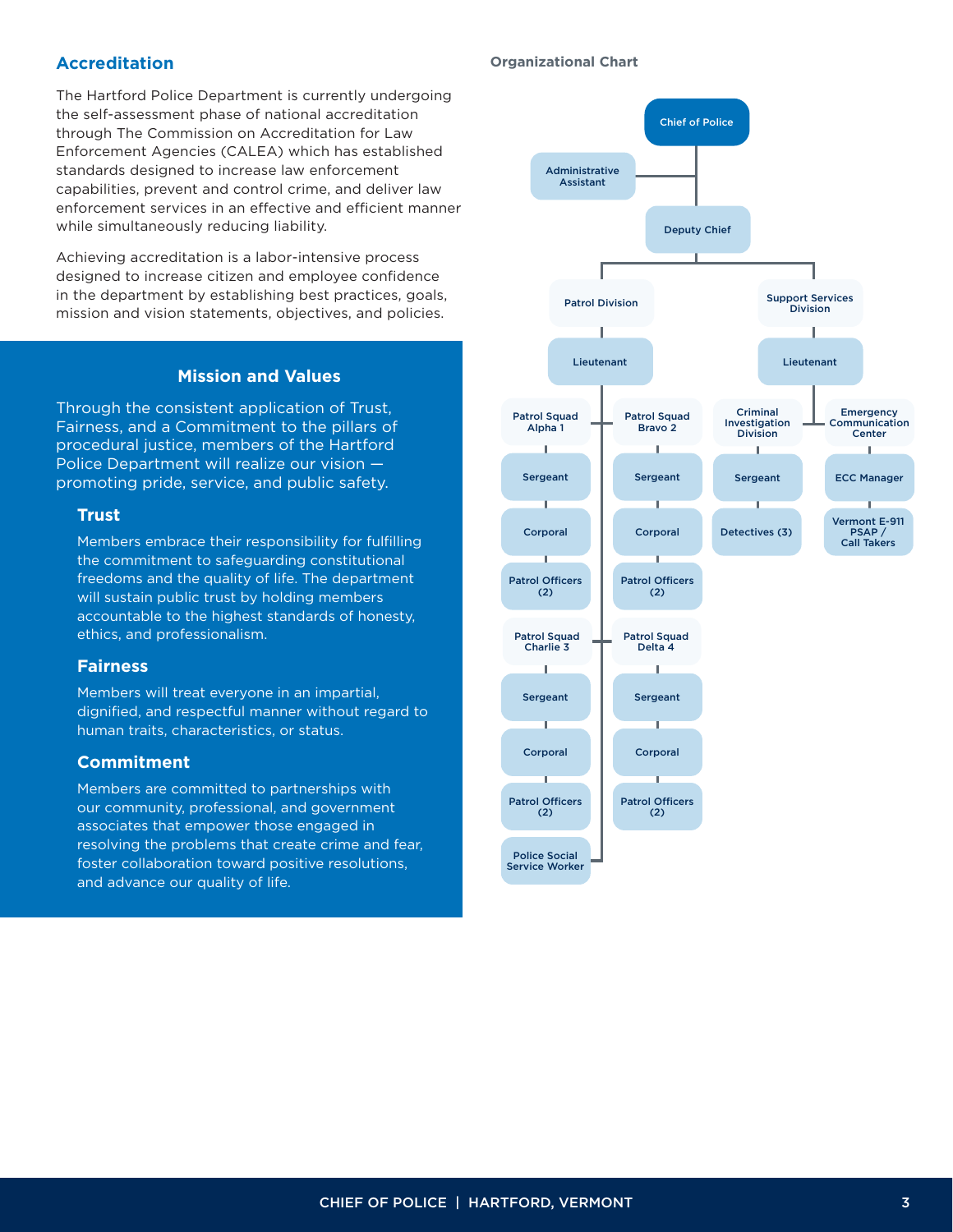



## **THE CHIEF OF POLICE**

The Chief of Police works under the general direction of the Town Manager and will be responsible for the administrative and functional supervision, direct and indirect, of 30 employees. The Chief must plan, implement, administer, coordinate, monitor, and evaluate all functions and services of the Hartford Police Department. This includes operating policies and procedures, developing and modifying services and systems in accordance with Town needs and resources, as well as changing laws and professional standards and ethics. The Chief will administer the Police and Emergency Communications budgets: develops, requests, and administers an annual department operating budget of approximately \$2.4 million and must advise Town officials on capitol purchases of vehicles and equipment.

#### **Needs and Expectations**

- Demonstrated excellence in oral and written communication
- Ability to establish and maintain productive relationships with a full range of community stakeholders
- Collaborate with the extensive community service network in Hartford, including the partnership with the Hartford School District
- Strong commitment to take Hartford Police Department (HPD) forward in national accreditation and maintain accreditation
- Serve as a liaison with other external organizations, consistent with the town plan objectives of collaboration, development of relationships that involve trust and a willingness to work together
- Effective leadership style that actively welcomes diversity that is reflective of the community in terms

of culture, education, race, sexual orientation, gender, language, and age

- Demonstrated sensitivity to the perceptions of their employees and the overall community pertaining to crime and safety
- Conduct or oversee staff training
- Confer regularly with supervisors and staff to plan, coordinate and evaluate activities, policies, and systems
- Assign and review work; assist with difficult or unusual tasks, resolve problems, plan work schedules; and oversee payroll
- Developing policy, procedures, and practices that align with modern, professional standards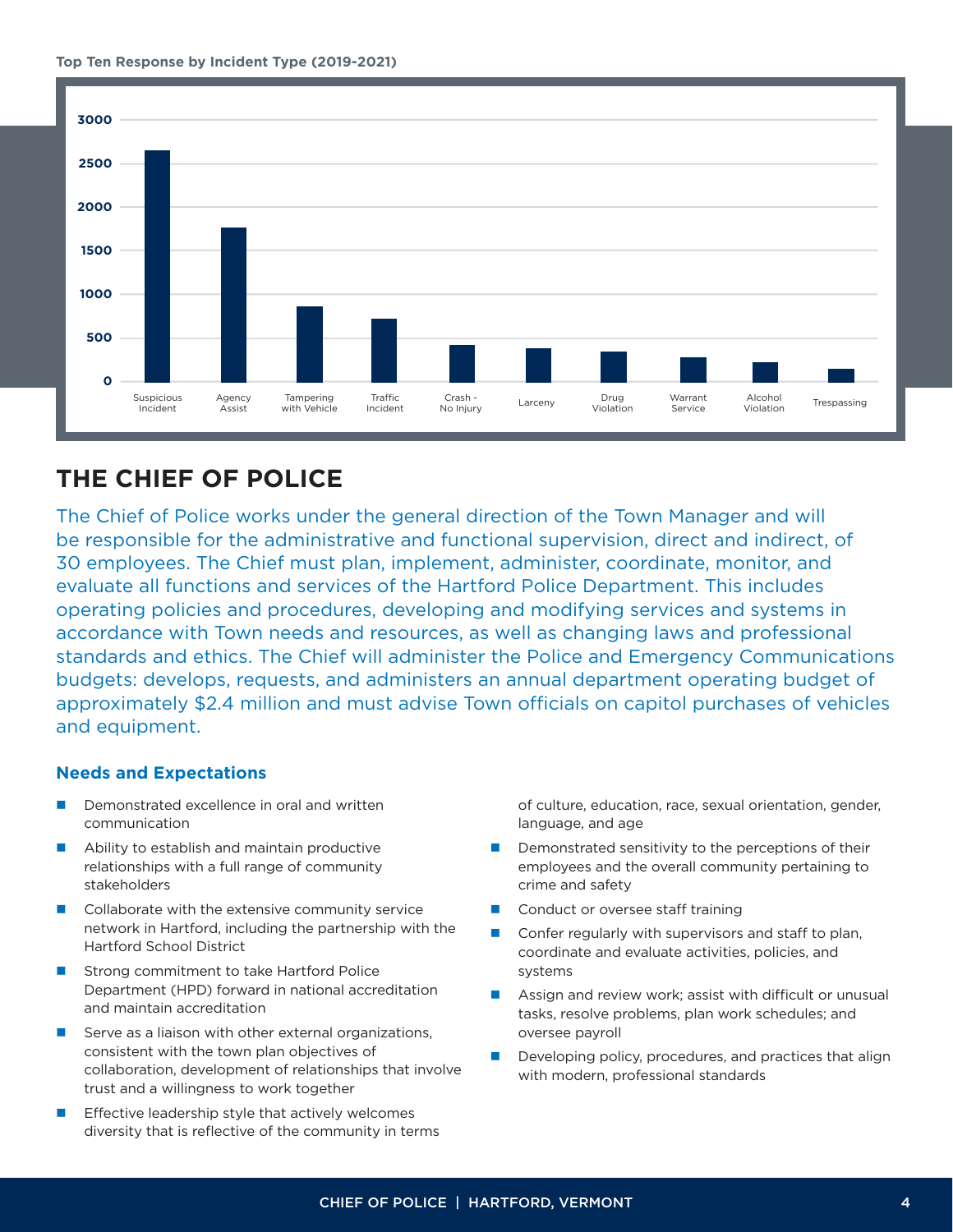#### **Qualifications**

#### **Minimum:**

- Associate's and/or Bachelor's degree from an accredited institution
- Current Level III law enforcement certification through the Vermont Criminal Justice (VCJC) Council, the ability to obtain a Level III certification with the VCJC within 2 years of hire, or an out-of-state certification that can transfer to Vermont in accordance with the VCJC.
- Thorough knowledge of statutes and ordinances relating to law enforcement
- Ten years of law enforcement experience with a minimum of 5 years of supervisory experience at the command level

#### **Preferred:**

- Completion of the FBI National Academy or commensurate professional development
- Masters' degree in criminal justice or closely related public policy/social science area (e.g., public policy, public administration, public safety, etc.)
- Effective communicator with a strong ability to provide and engage in a common supportive language with all stakeholders
- Demonstrated community policing focus

#### **Salary and Benefits**

\$110,000 to \$120,000. Salary will be commensurate with experience. The Town of Hartford offers a comprehensive benefits package. The pay classification for this position is Grade 24.

## **APPLICATION PROCESS**

The International Association of Chiefs of Police is assisting with the search process. Submit resume and letter of interest via email to **HartfordVTChief@theIACP.org**. Please include "Hartford Police Chief Executive Search" in the subject line.

Resumes and cover letters must be received **no later than June 10, 2022**.